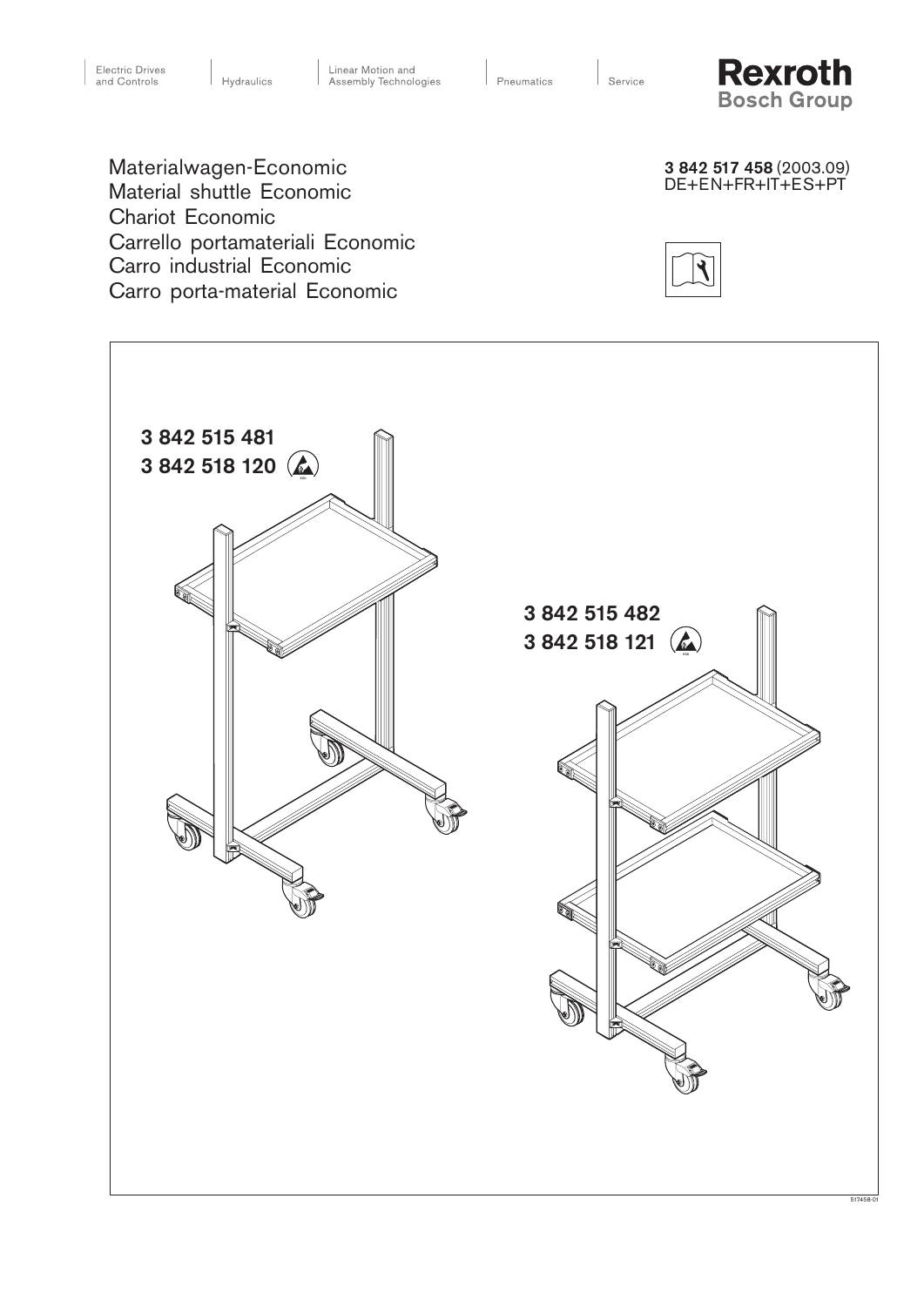### Ì.

# Anlieferzustand/Lieferumfang

Teilweise vormontiert, Fig. 1 und 2.

# п Condition on delivery/Scope of delivery

×

partly preassembled, Fig.  $1 + 2$ .

×

Stato alla consegna/Fornitura parzialmente premontato, Fig. 1 + 2.

## Estado de entrega/Volumen del suministro

parcialmente premontado, Fig. 1 + 2.

Ì. Etat à la livraison/Fourniture en partie monté préalablement, Fig. 1 + 2.

#### Î. Condição de entrega/Lote de fornecimento parcialmente pré-montado, Fig. 1 + 2.

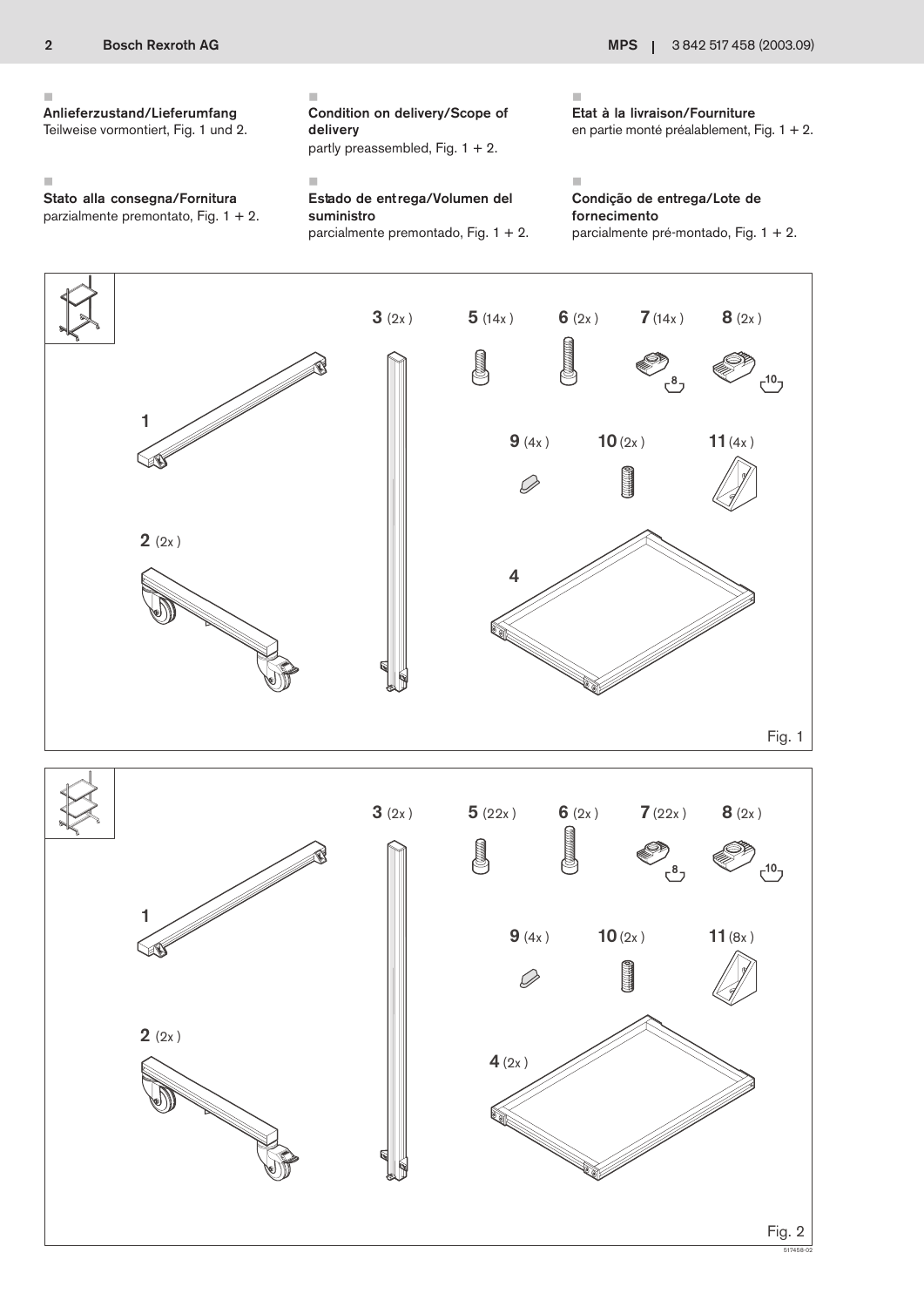517458-03





 $\bar{\phantom{a}}$ Montagem (Fig. 3-6)